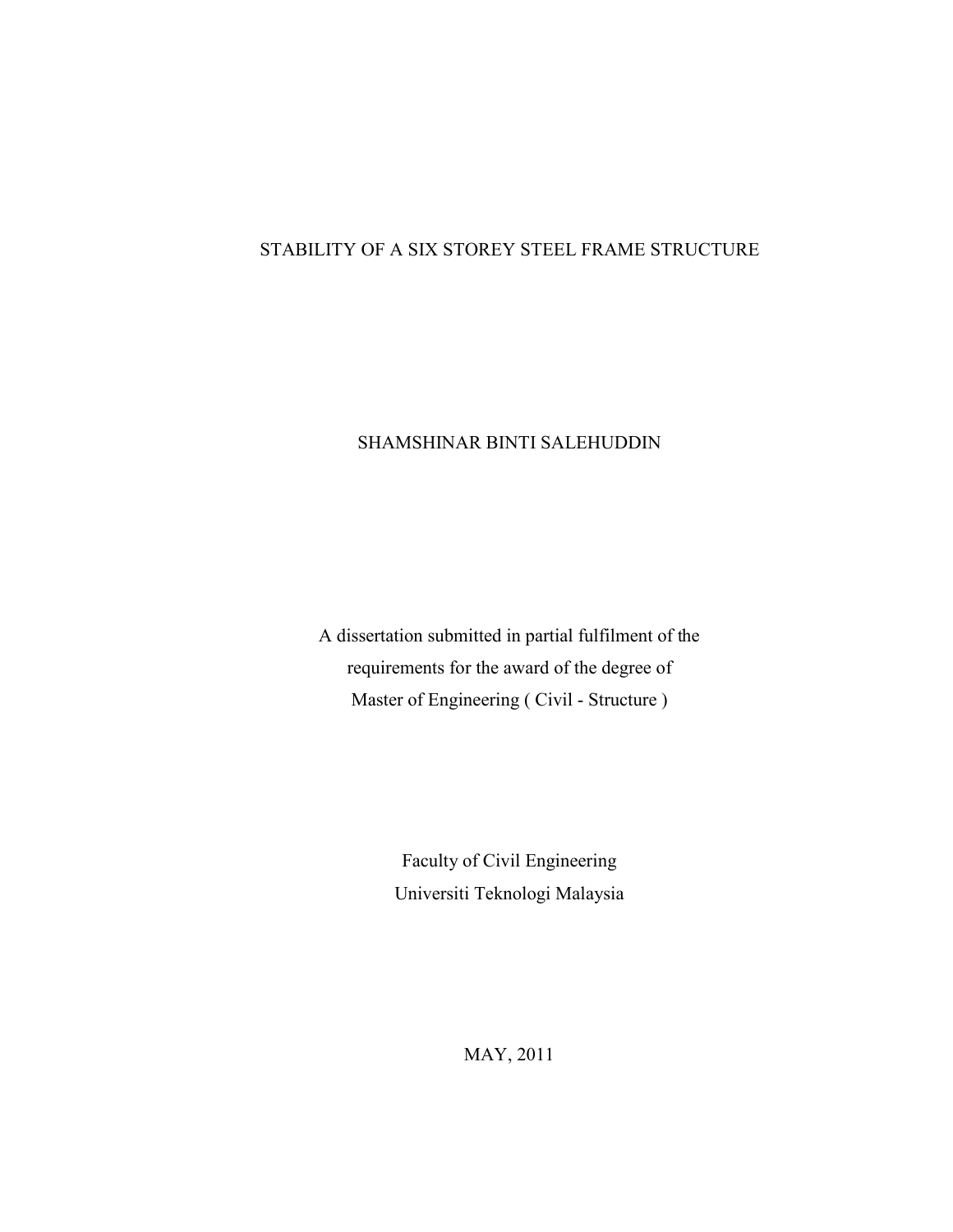To my beloved husband, family, lecturers and friends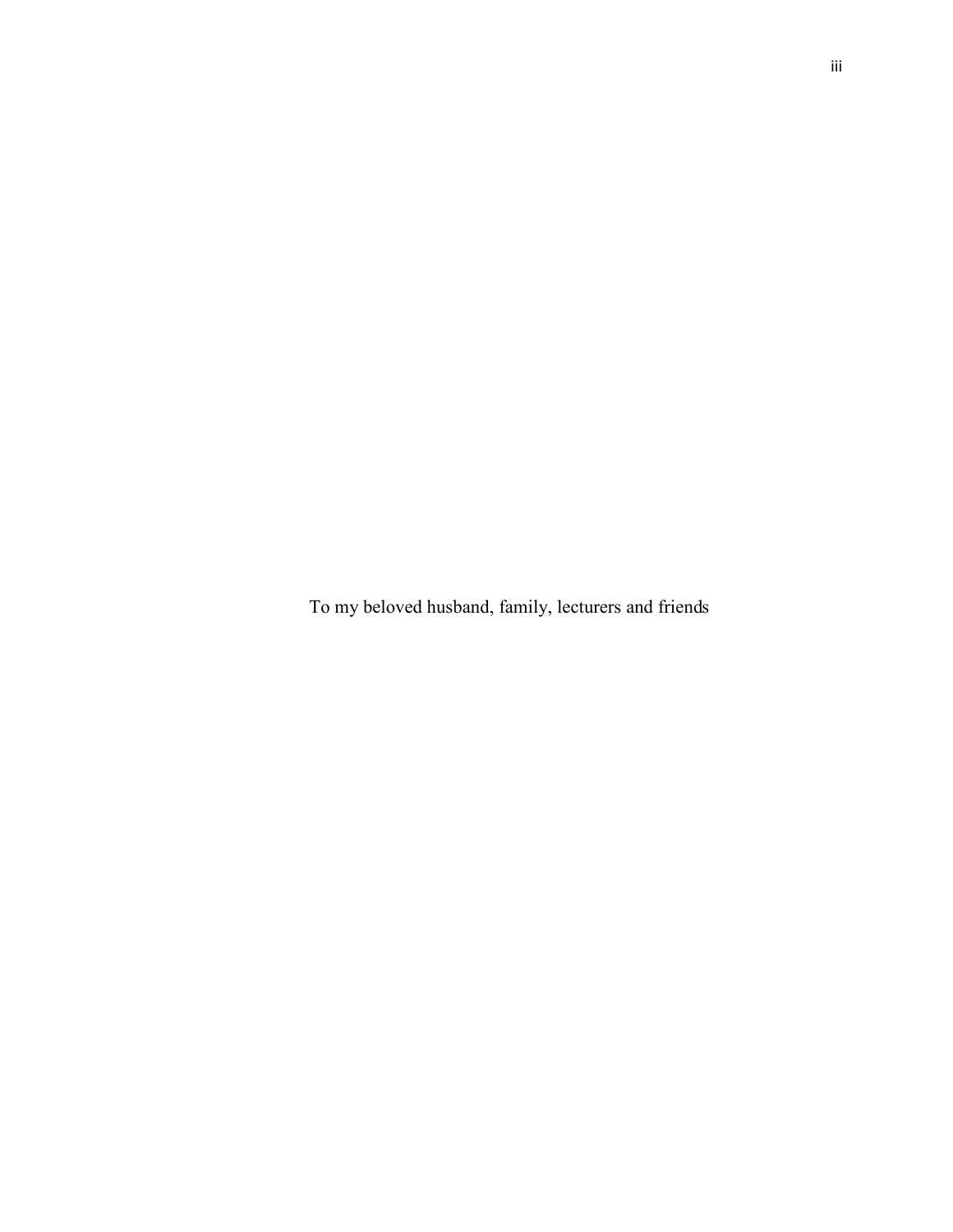#### **ACKNOWLEDGEMENT**

 In the process of preparing and completing this report, I was in contact either directly or indirectly with many people, academicians and wholesaler. They have contributed towards my understanding and thought.

 In particular, I wish to express my greatest appreciation to my supervisor, Assoc. Prof. Dr. Suhaimi Abu Bakar for his encouragement, guidance, critics, and motivations. Without his continued support and interest, this report would have been the same as presented here.

 At the same moment, I am grateful to all my family members for their support and encouragement. My sincere appreciations also to my beloved husband, Mohd Faisal bin Mohd Azlan and my father in law, Dr. Mohd Azlan bin Yahya who have provided assistance and useful tips indeed. Finally, special thank dedicated to Universiti Malaysia Perlis and Ministry of Higher Education for giving opportunity to sponsor my master and those who directly or indirectly involve in the process of producing this study.

 I hope my findings in this study will expand the knowledge in this field and contribute to all of us in future.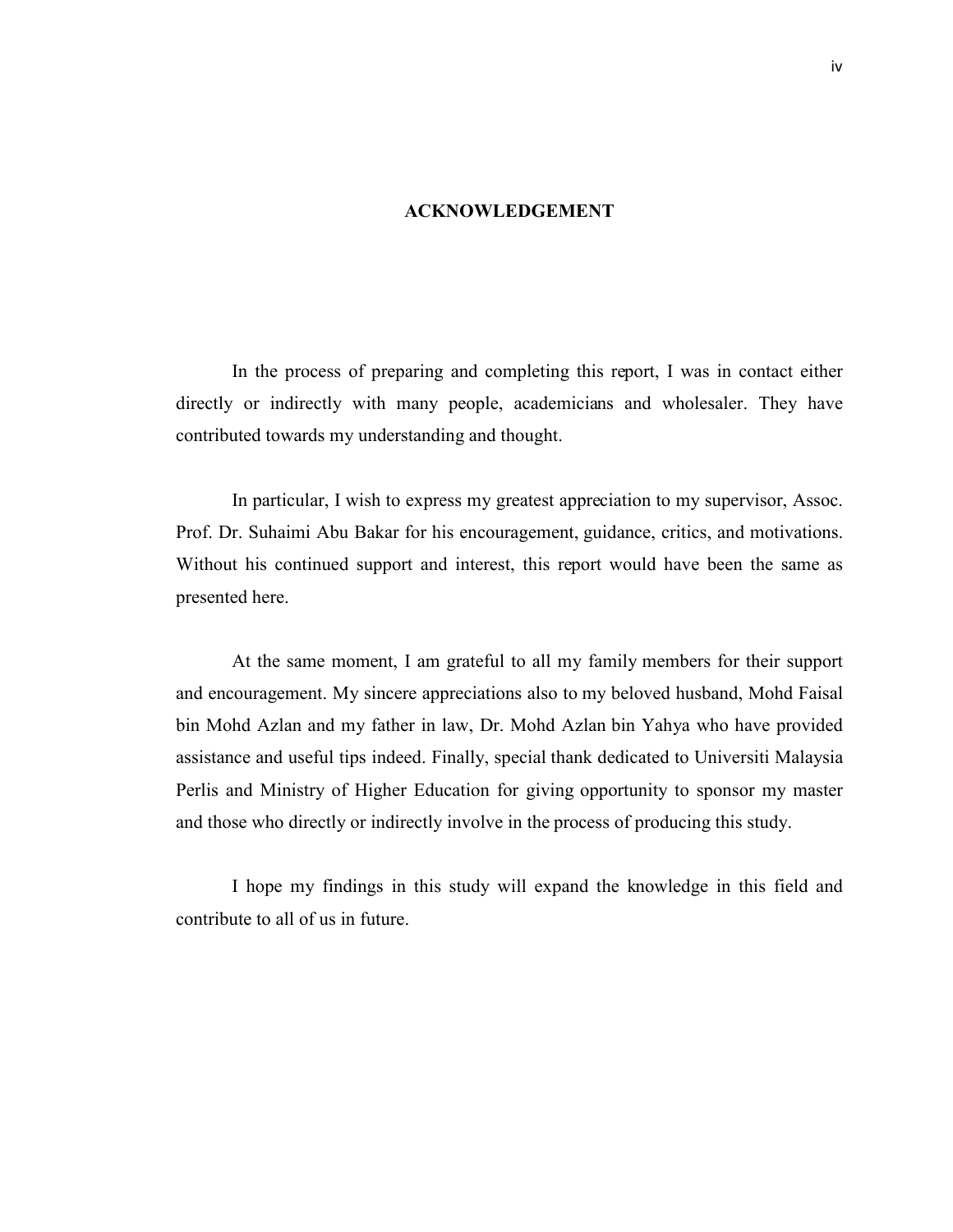### **ABSTRACT**

The world nowadays requires more tall buildings to overcome limited land space and creating high esthetic value. However, these high rise buildings require high frame structure stability for safety and design purposes. This research focused on non linear geometric analysis to be compared to previous studies on linear analysis. The linear analysis did not consider deformed configuration which can be considered as least accurate. On top of this, several designers did not incorporate the wind load which could lead to sway effect to tall buildings. In this study, a six storey 2-D steel frame structure with twenty four meter height has been selected to be idealized as tall building model. The model was analyzed by using SAP2000 structural analysis software with the consideration of geometric non linear effect. At the same time, several factors including the use of bracing, varying distributed loads on beam's element and an increased in column size at bottom part of the building were also applied to study the sway and stability of the building. In addition, several cases including placing a fully bracing, bracing at half height of the building and alternate bracing were also studied. This study showed that a steel frame with the consideration of wind load produce greater sway value as compared to the steel frame without wind load. The sway prediction by using linear analysis was found to be less than 4% compared to the sway prediction from non linear analysis. This indicates that the non linear analysis is vital and significant element to be adopted for the analysis of tall building. The study also found that the use of bracing system results in small sway values compared to the frame without bracing system. As for consideration to costing aspect, the use of alternate bracing provide better option compared to half bracing in terms of stability of the building. The analysis results also showed that the adjustment of distributed load at upper part of steel frame structure able to provide different sway values, creating higher stiffness at lower part of the building which reduces the sway values and increases the stability of the building. SAP2000 software is found as reliable tool in evaluating structural analysis especially when involving non linear analysis.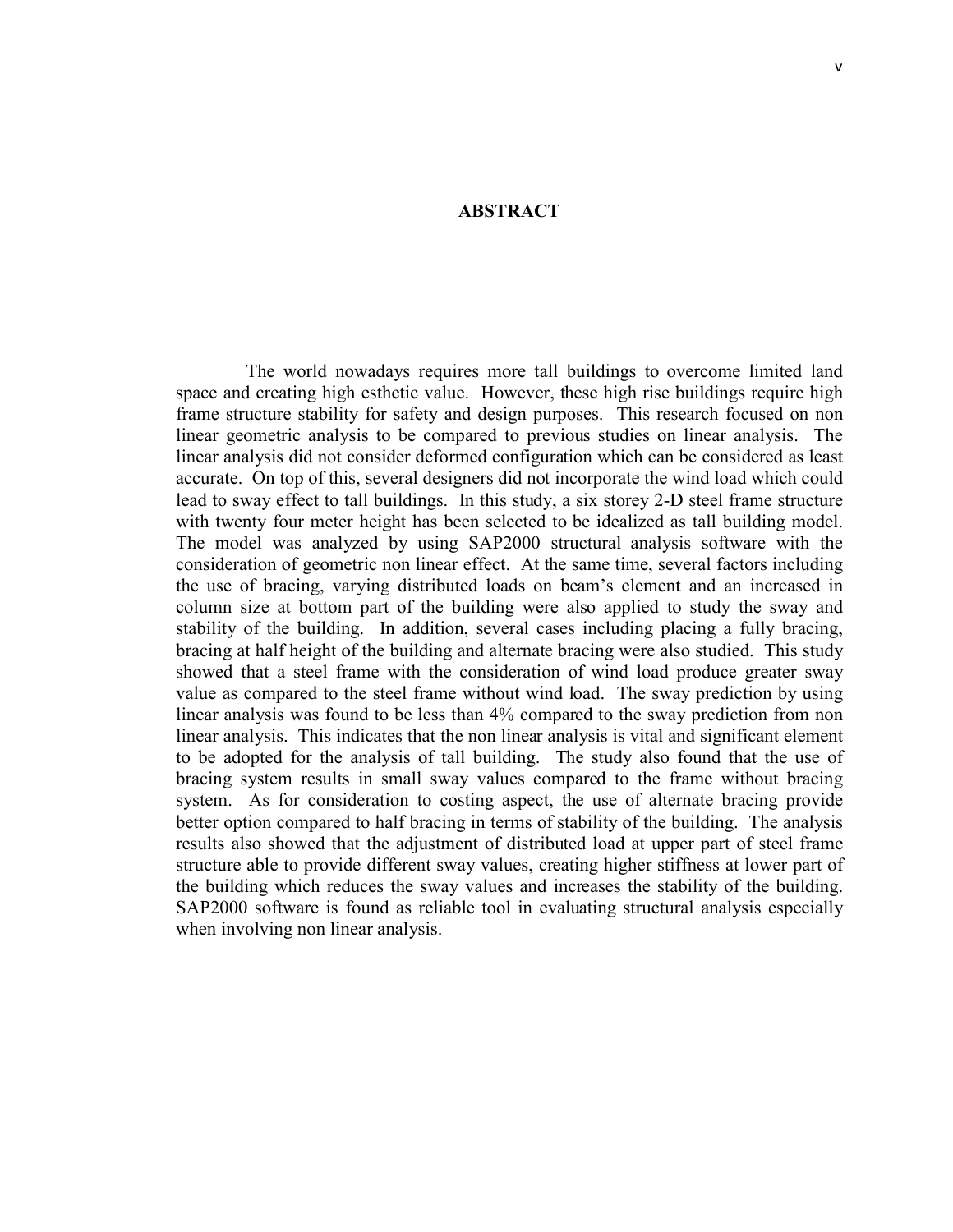#### **ABSTRAK**

 Pada masa sekarang, dunia memerlukan lebih bangunan tinggi untuk mengatasi masalah kekurangan ruang tanah dan untuk mencipta nilai estetika yang tinggi. Walaubagaimanapun, bangunan tinggi ini memerlukan lebih kestabilan dalam struktur kerangka untuk tujuan keselamatan dan rekabentuk. Kajian ini menumpu lebih kepada analisis geometrik tak linear kerana kajian sebelumnya lebih kepada analisis linear. Analisis linear tidak mengambil kira perubahan bentuk yang boleh di anggap kurang tepat. Selain daripada itu, ramai jurutera kadang kala tidak mengendahkan beban angin yang juga boleh menyumbang kesan huyung kepada bangunan tinggi. Dalam kajian ini,enam tingkat struktur kerangka keluli 2-D setinggi dua puluh empat meter dipilih sebagai bahan kajian untuk bangunan tinggi. Model ini telah dianalisis menggunakan perisian SAP2000 dengan mengambil kira analisis geometrik tak linear. Pada masa yang sama, beberapa pendekatan dilakukan seperti meletak perembat, mempelbagai beban teragih seragam di atas rasuk dan menambah saiz tiang di bahagian bawah di aplikasi untuk mengkaji huyung atau kestabilan bangunan. Tambahan lagi, beberapa kes seperti meletak keseluruhan kerangka dengan perembat, hanya separuh di bahagian atas dan berselang seli juga dikaji. Jelas menunjukkan bahawa kerangka keluli dengan beban angin memberi lebih tinggi nilai huyung dari kerangka keluli tanpa beban angin. Ramalan huyung menggunakan analisis linear didapati kurang melebihi 4% dari ramalan huyung oleh analisis tak linear. Ini menunjukkan analisis tak linear adalah keperluan dan penting digunakan untuk menganalisis bangunan tinggi. Sistem kerangka berperembat memberi nilai huyung yang lebih kecil berbanding sistem kerangka tanpa berperembat. Dari aspek kos pembinaan, pilihan antara hanya separuh perembat di bahagian atas dan berselang seli menunjukkan kerangka berselang seli adalah lebih baik untuk meningkatkan kestabilan bangunan. Keputusan analisis jelas menunjukkan ubahsuai beban teragih seragam di atas rasuk di bahagian atas bangunan boleh memberi nilai huyung yang sedikit. Tambahan lagi, meningkatkan kekukuhan bangunan pada bahagian bawah juga boleh mengurangkan nilai huyung dan meningkatkan kestabilan bangunan. Perisian SAP2000 didapati adalah alat yang boleh digunakan untuk menganalisis struktur terutama yang melibatkan analisis non linear.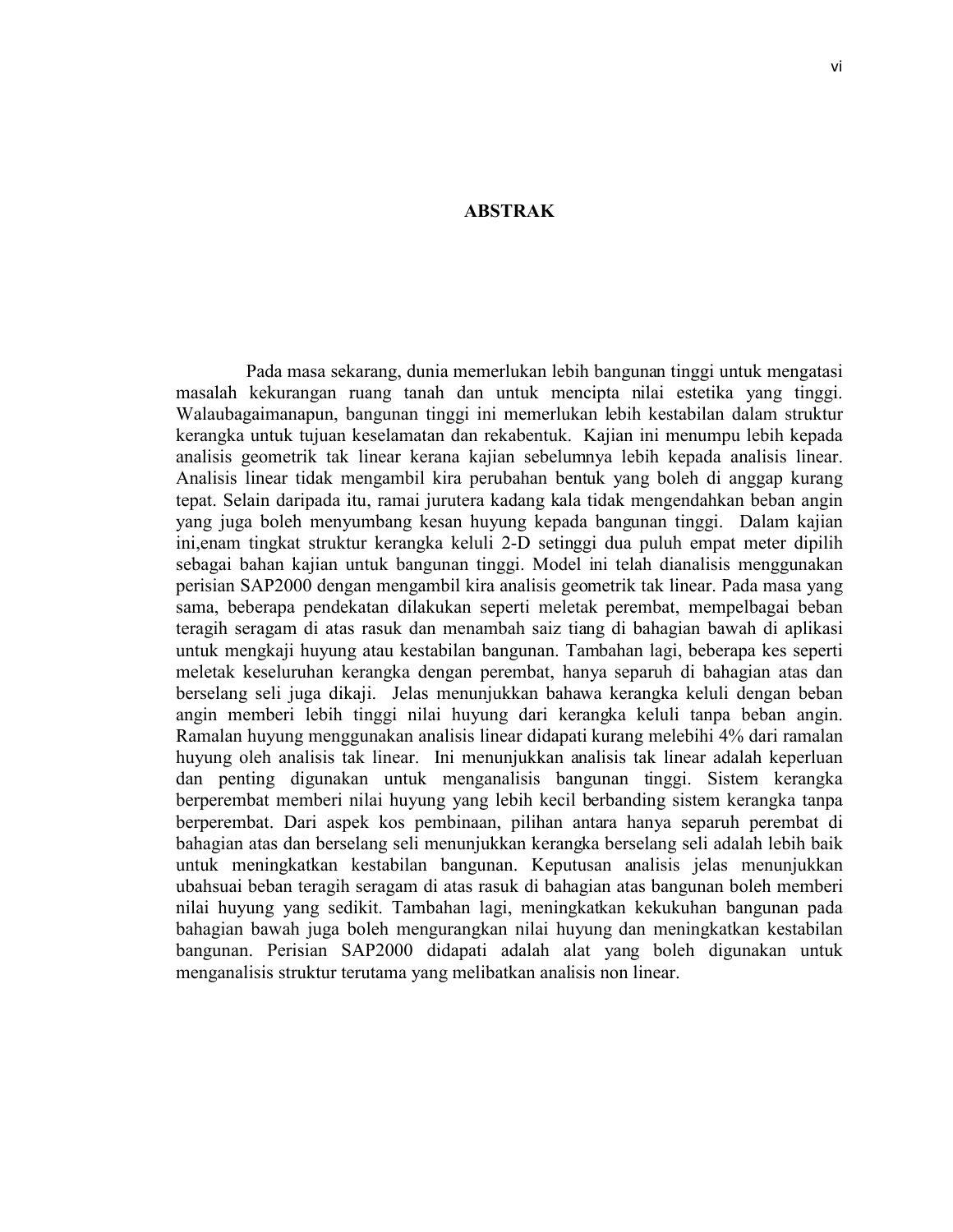# **TABLE OF CONTENTS**

| <b>CHAPTER</b>   | TITLE                          | <b>PAGE</b>              |
|------------------|--------------------------------|--------------------------|
|                  | <b>THESIS TITLE</b>            | <sup>i</sup>             |
|                  | <b>DECLARATION</b>             | $\overline{\textbf{ii}}$ |
|                  | <b>DEDICATION</b>              | 111                      |
|                  | <b>ACKNOWLEDGMENT</b>          | iv                       |
|                  | <b>ABSTRACT</b>                | V                        |
|                  | <b>ABSTRAK</b>                 | $\overline{v}$           |
|                  | <b>TABLE OF CONTENTS</b>       | V11                      |
|                  | <b>LIST OF TABLES</b>          | xi                       |
|                  | <b>LIST OF FIGURES</b>         | xiii                     |
|                  | <b>NOTATIONS</b>               | XV1                      |
| <b>CHAPTER 1</b> | <b>INTRODUCTION</b>            | $\mathbf{1}$             |
| 1.0              | Introduction                   | $\mathbf{1}$             |
| 1.1              | <b>Statement of Problems</b>   | $\overline{2}$           |
| 1.2              | Objectives of the Research     | 3                        |
| 1.3              | Scope of the Research          | $\overline{3}$           |
| 1.4              | Significance of the Research   | $\overline{4}$           |
|                  |                                |                          |
| <b>CHAPTER 2</b> | <b>LITERATURE REVIEW</b>       | 5                        |
| 2.0              | Introduction                   | 5                        |
| 2.1              | <b>Structural Stability</b>    | $\overline{7}$           |
| 2.2              | Linear and Non Linear Analysis | 8                        |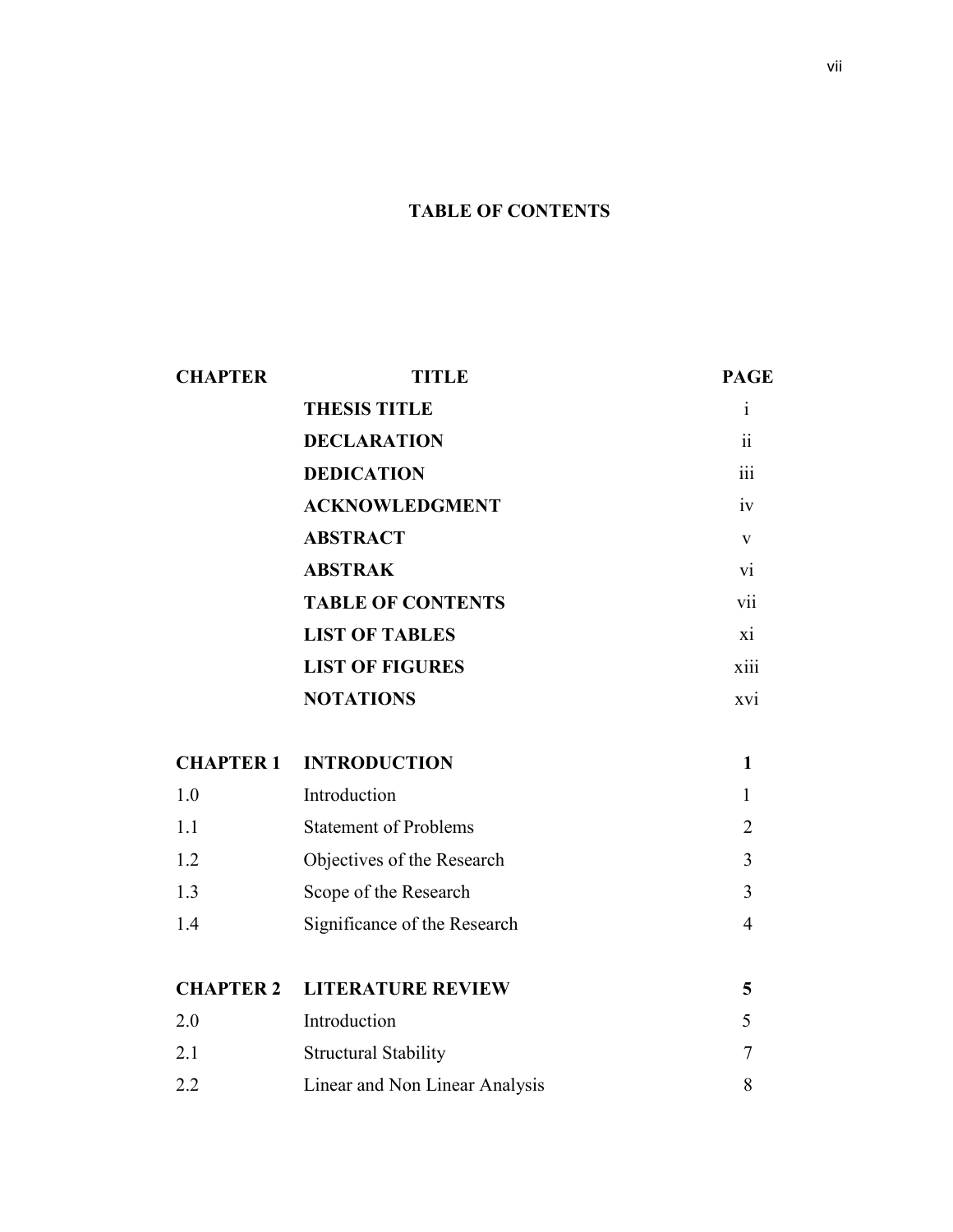| 2.3              | Theoretical Formula of Non Linear Analysis                    | 9  |
|------------------|---------------------------------------------------------------|----|
| 2.4              | Linear and Non Linear Analysis of Frame                       |    |
|                  | Structure                                                     | 12 |
| 2.5              | <b>Brace System</b>                                           | 14 |
| 2.6              | Wind Loading                                                  | 15 |
|                  |                                                               |    |
| <b>CHAPTER 3</b> | <b>VERIFICATION OF STRUCTURAL</b>                             | 18 |
|                  | <b>ANALYSIS SOFTWARE SAP2000</b>                              |    |
| 3.0              | Introduction                                                  | 18 |
| 3.1              | Manual Calculation Using Mathcad                              | 20 |
| 3.2              | Analysis of Frame Structure<br>Using                          |    |
|                  | <b>SAP2000</b>                                                | 33 |
|                  |                                                               |    |
| <b>CHAPTER 4</b> | LINEAR AND GEOMETRIC<br><b>NON</b>                            | 35 |
|                  | <b>LINEAR</b><br><b>ANALYSIS</b><br><b>OF</b><br><b>STEEL</b> |    |
|                  | <b>FRAME STRUCTURE</b>                                        |    |
| 3.0              | Introduction                                                  | 35 |
| 4.1              | The Distributed Load on Beam                                  | 35 |
| 4.2              | Wind calculation using CP3, Chapter V                         |    |
|                  | ( Part 2)                                                     | 39 |
| 4.3              | Linear and Geometric Non Linear Analysis                      |    |
|                  | Using SAP2000                                                 | 44 |
| 4.4              | Cases to be Analyzed Using SAP2000                            | 48 |
|                  |                                                               |    |
| <b>CHAPTER 5</b> | <b>ANALYSIS</b><br><b>RESULTS</b><br><b>AND</b>               | 56 |
|                  | <b>DISCUSSIONS</b>                                            |    |
| 5.0              | Introduction                                                  | 56 |
| 5.1              | Results for Linear and Geometric Non                          |    |
|                  | Linear Analysis of Steel Frame                                | 56 |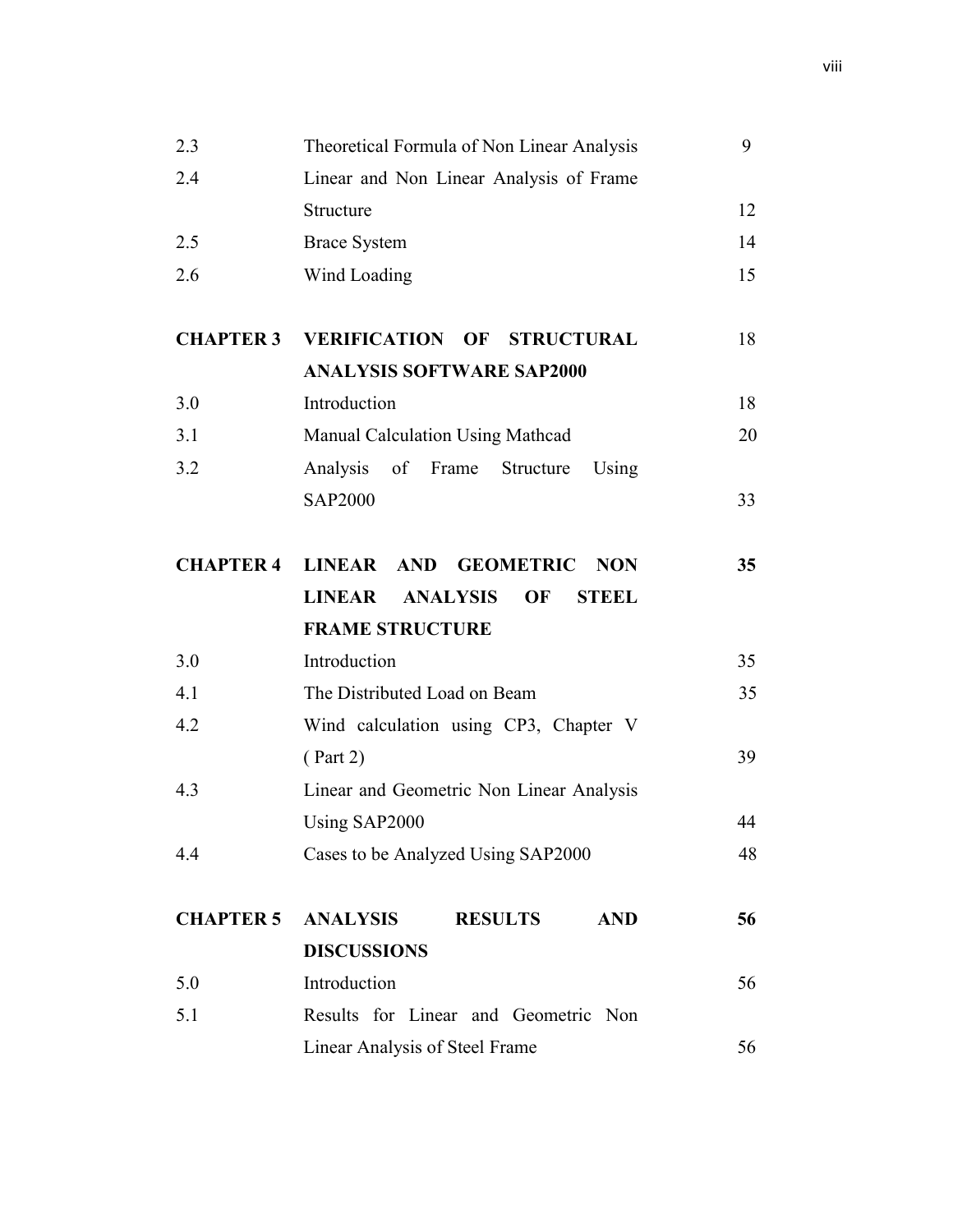|     | 5.1.1 | Case 1 - Linear and Non Linear Analysis of |    |
|-----|-------|--------------------------------------------|----|
|     |       | Steel Frame without Wind Load              | 57 |
|     | 5.1.2 | Case 2 – Linear and Non Linear Analysis of |    |
|     |       | Steel Frame with Wind Load Consideration   | 61 |
|     | 5.1.3 | Case $2(a)$ – Non Linear Analysis of Steel |    |
|     |       | Maximum<br>with<br>Wind<br>Frame<br>Load   |    |
|     |       | Consideration                              | 64 |
|     | 5.1.4 | Case 3 – Linear and Non Linear Analysis of |    |
|     |       | Steel Frame with Fully Bracing             | 66 |
|     | 5.1.5 | Case 4 – Linear and Non Linear Analysis of |    |
|     |       | Steel Frame with Bracing Placed at Half    |    |
|     |       | Top Side of Building                       | 69 |
|     | 5.1.6 | Case 5 – Linear and Non Linear Analysis of |    |
|     |       | Steel Frame with Alternate Bracing         | 72 |
|     | 5.1.7 | Case 6 – Linear and Non Linear Analysis of |    |
|     |       | Steel Frame with Increasing of Distributed |    |
|     |       | Load at Upper Half Portion of the Building | 75 |
|     | 5.1.8 | Case 7 – Linear and Non Linear Analysis of |    |
|     |       | Steel Frame with Decreasing of Distributed |    |
|     |       | Load at Upper Half Portion of the Building | 78 |
|     | 5.1.9 | Case 8 - Linear and Non Linear Analysis of |    |
|     |       | Steel Frame with Increasing of Column Size |    |
|     |       | at Lower Portion of the Building           | 81 |
| 5.2 |       | Discussion of the Results                  | 84 |
|     | 5.2.1 | Analysis 1 - Comparison of Wind Effect for |    |
|     |       | Linear and Non Linear Analysis             | 84 |
|     | 5.2.2 | Analysis 2 - Comparison of Sway            |    |
|     |       | Prediction from Linear and Geometric Non   |    |
|     |       | <b>Linear Analysis</b>                     | 86 |
|     |       |                                            |    |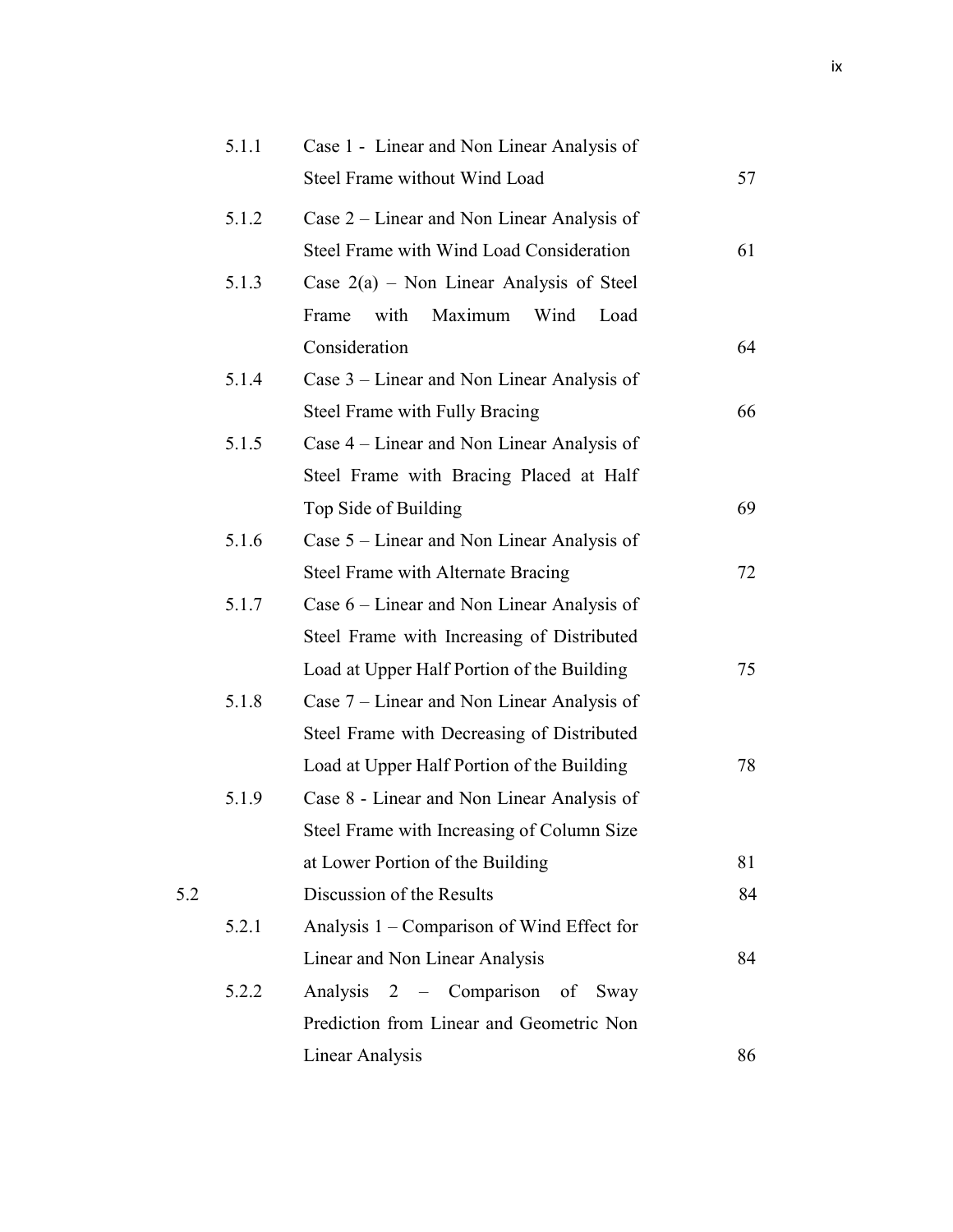| 5.2.3 | Analysis 3 - Approach Applied to Study |    |
|-------|----------------------------------------|----|
|       | Sway Effect                            | 87 |
| 5.2.4 | Analysis 4 - The SAP2000 Software      |    |
|       | Checking                               | 92 |
|       |                                        |    |
|       | <b>CHAPTER 6 CONCLUSIONS AND</b>       | 93 |
|       | <b>RECOMMENDATIONS</b>                 |    |
| 6.0   | Introduction                           | 93 |
| 6.1   | Conclusions                            | 93 |
| 6.2   | Recommendations                        | 94 |
|       |                                        |    |
|       |                                        |    |

**REFERENCES 95**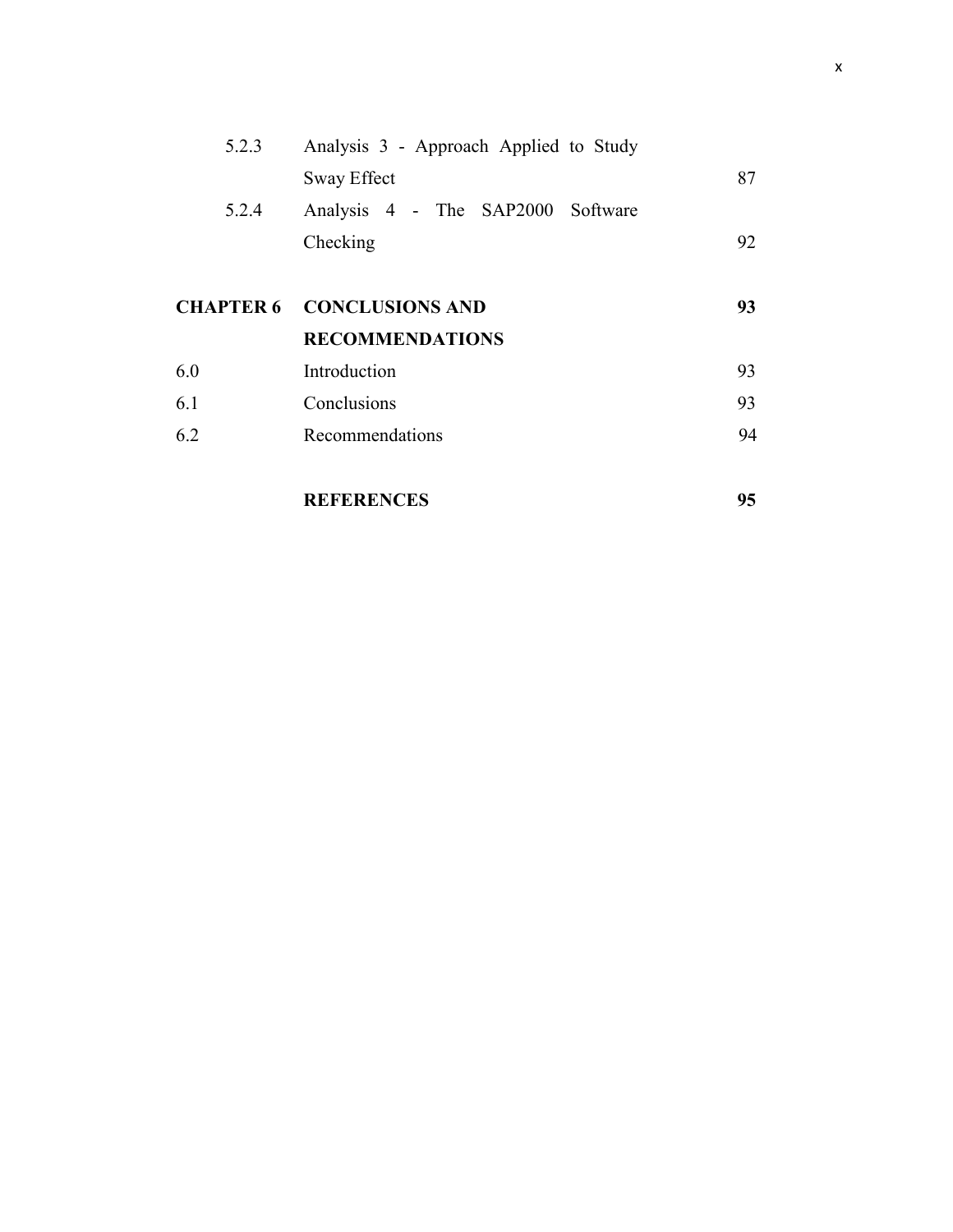## **LIST OF TABLES**

| <b>TABLE NO.</b> | <b>TITLE</b>                                                      | <b>PAGE</b> |
|------------------|-------------------------------------------------------------------|-------------|
| 4.1              | Topography factor, $S_1$                                          | 39          |
| 4.2              | Ground roughness, building size and height above ground,          |             |
|                  | factor $S_2$                                                      | 40          |
| 4.3              | Force coefficients $C_f$ for rectangular clad buildings with flat |             |
|                  | roofs (acting in the direction of the wind)                       | 42          |
| 4.4              | Wind calculation result using CP3, Chapter V (Part 2)             | 44          |
| 5.1              | Sway for linear and non linear analysis of steel frame            |             |
|                  | without wind load - Case 1                                        | 58          |
| 5.2              | Sway for linear and non linear analysis of steel frame with       |             |
|                  | the consideration of wind load - Case 2                           | 61          |
| 5.3              | Sway for non linear analysis of steel frame with the              |             |
|                  | maximum consideration of wind load - Case $2(a)$                  | 64          |
| 5.4              | Sway for linear and non linear analysis of steel frame with       |             |
|                  | fully bracing - Case 3                                            | 66          |
| 5.5              | Sway for linear and non linear analysis of steel frame with       |             |
|                  | bracing system placed at half of building (top side) - Case 4     | 69          |
| 5.6              | Sway for linear and non linear analysis of steel frame with       |             |
|                  | alternate bracing - Case 5                                        | 72          |
| 5.7              | Sway for linear and non linear analysis of steel frame with       |             |
|                  | increase distributed load at half building (top side) - Case 6    | 75          |
| 5.8              | Sway for linear and non linear analysis of steel frame with       |             |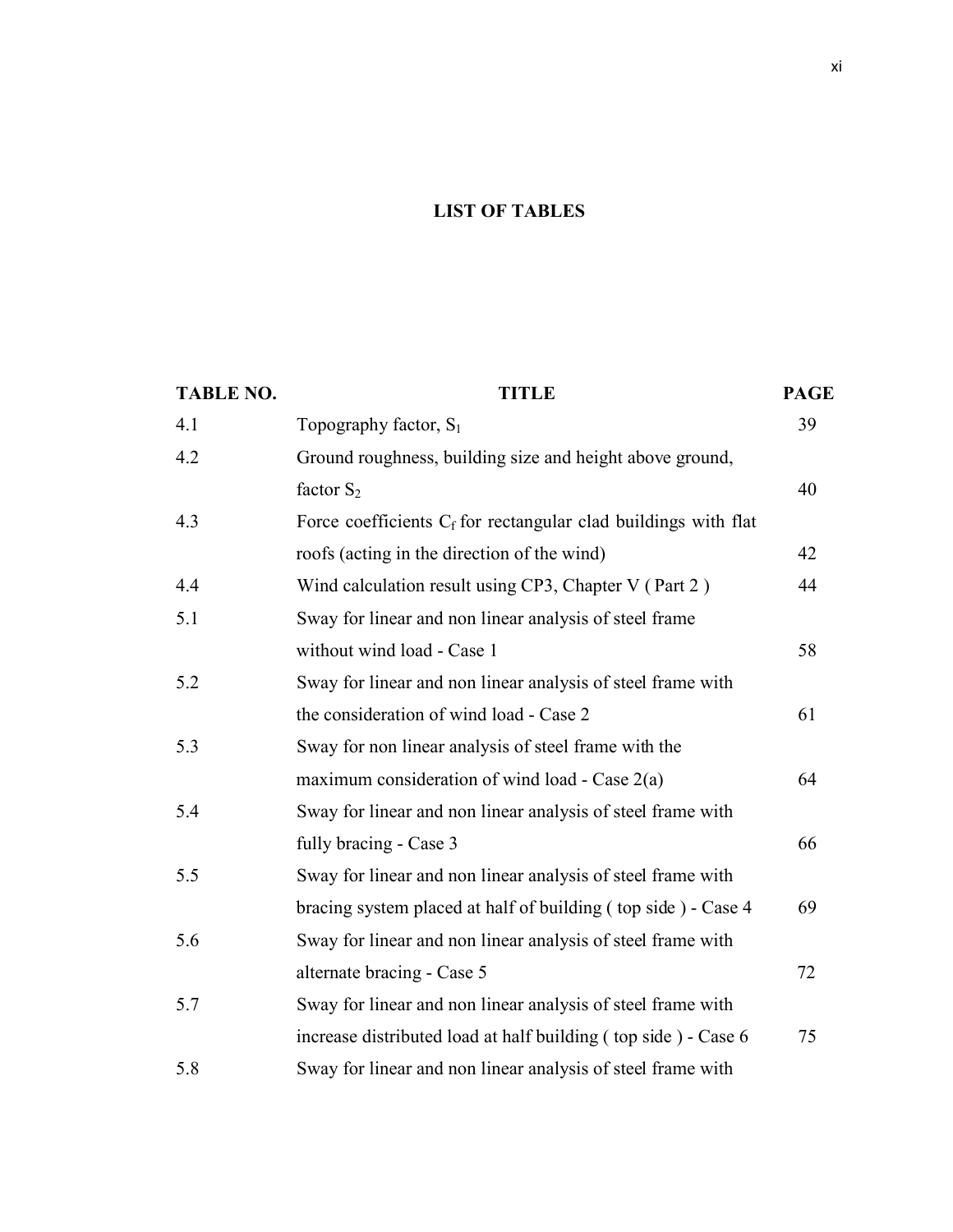|      | decrease distributed load at half building (top side) - Case 7 | 78 |
|------|----------------------------------------------------------------|----|
| 5.9  | Sway for linear and non linear analysis of steel frame by      |    |
|      | increasing of column size at lower half portion of the         |    |
|      | building - Case 8                                              | 81 |
| 5.10 | Sway value due to wind and no wind effect predicted from       |    |
|      | linear analysis                                                | 85 |
| 5.11 | Sway value due to wind and no wind effect predicted from       |    |
|      | linear analysis                                                | 85 |
| 5.12 | Sway result of steel frame structure from linear and           |    |
|      | geometric non linear analysis prediction (Case 2)              | 86 |
| 5.13 | Comparison of sway for several methods of bracing system       | 88 |
| 5.14 | Higher and lower distributed load on a beam                    | 89 |
| 5.15 | Comparison of sway due to standard and higher column size      | 91 |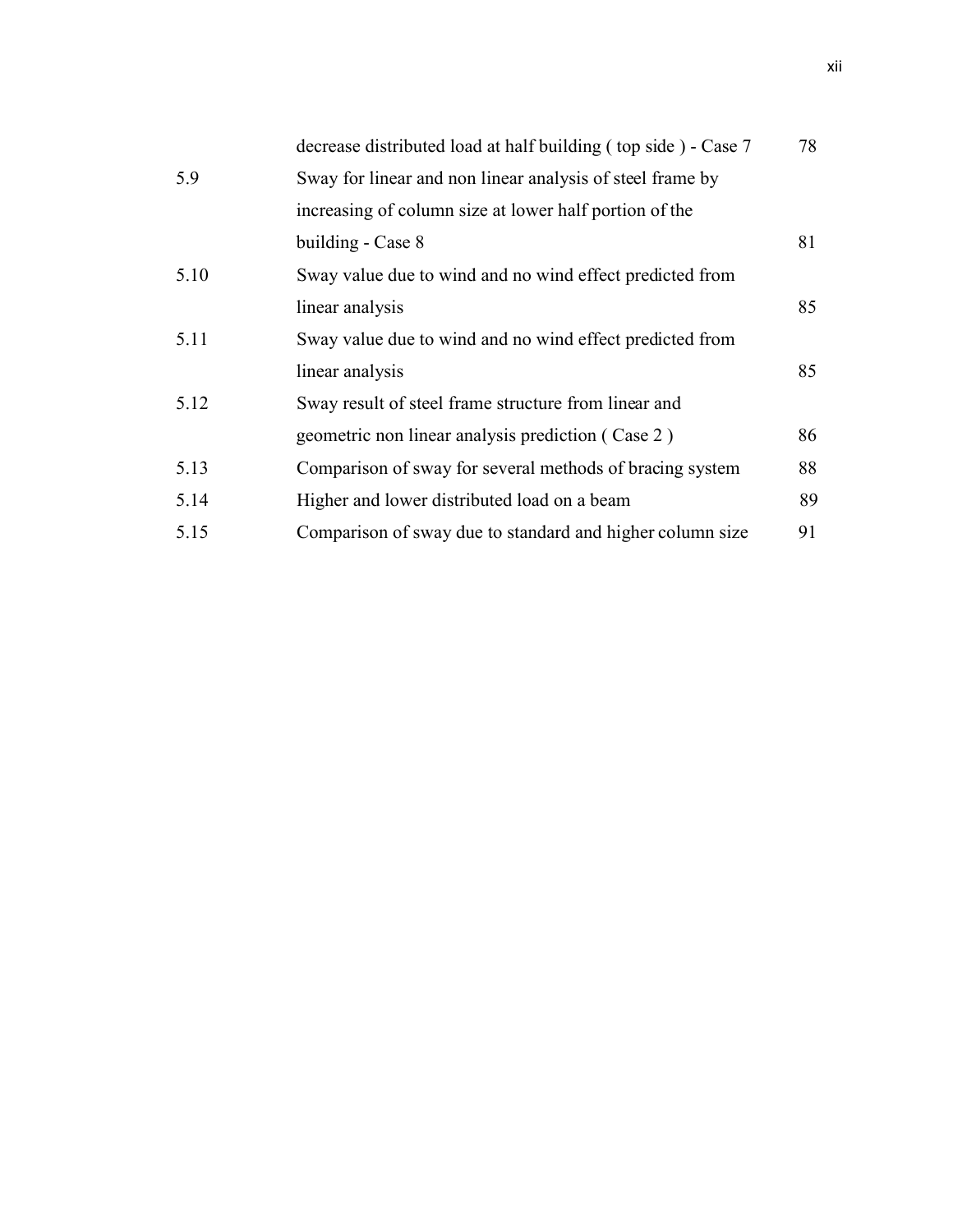## **LIST OF FIGURES**

| <b>FIGURE NO.</b> | <b>TITLE</b>                                                 | <b>PAGE</b> |
|-------------------|--------------------------------------------------------------|-------------|
| 2.1               | Instability of frame structure under horizontal loads        | $\tau$      |
| 2.2               | Pictorial representation of bar with second order effect     | 8           |
| 2.3               | Load deformation curves of one storey frame                  | 13          |
| 2.4               | Deformation of a brace                                       | 14          |
| 2.5               | A wind load assume to hit the building                       | 16          |
| 3.1               | Arrangement of number for calculation at a trial steel frame |             |
|                   | structure                                                    | 19          |
| 3.2               | A trial steel frame structure illustrate in SAP2000          | 33          |
| 3.3               | Result of displacement, U1 at top joint at left hand in unit |             |
|                   | millimeter                                                   | 34          |
| 4.1               | The plan view of building to be calculated for distributed   |             |
|                   | load                                                         | 36          |
| 4.2               | The frame model to be analyzed                               | 38          |
| 4.3               | The plan shape of the steel frame structure that hit by the  |             |
|                   | wind                                                         | 43          |
| 4.4               | New model form                                               | 45          |
| 4.5               | Joint restraint                                              | 46          |
| 4.6               | Load Case Data form                                          | 47          |
| 4.7               | Analytical model for Case 1                                  | 48          |
| 4.8               | Analytical model for Case 2                                  | 49          |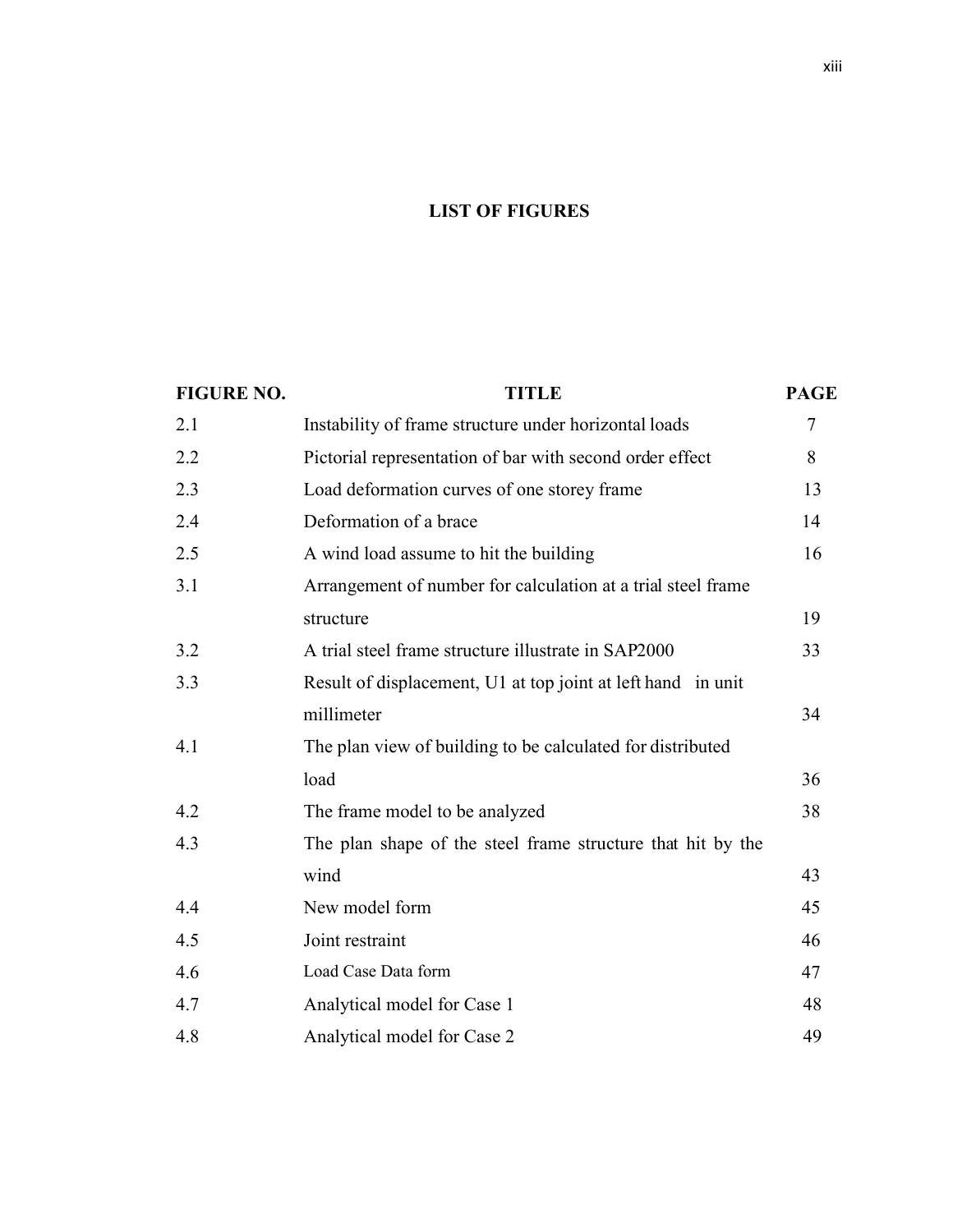| 4.9    | Analytical model for Case 3 : Steel frame structure with fully  |    |
|--------|-----------------------------------------------------------------|----|
|        | braced                                                          | 50 |
| 4.10   | Analytical model for Case 4 : Partially braced steel frame      |    |
|        | structure                                                       | 51 |
| 4.11   | Analytical model for Case 5 : Steel frame structure with        |    |
|        | alternate bracing system                                        | 52 |
| 4.12   | Analytical model for Case 6 : Higher value of distributed       |    |
|        | load                                                            | 53 |
| 4.13   | Analytical model for Case 7 : Lower value of distributed        |    |
|        | load                                                            | 54 |
| 4.14   | Analytical model for Case 8 : Higher stiffness of the column    |    |
|        | base                                                            | 55 |
| 5.1(a) | Sway at different level of steel frame structure without wind   |    |
|        | load (linear analysis)                                          | 59 |
| 5.1(b) | Sway at different level of steel frame structure without wind   |    |
|        | load (non linear analysis)                                      | 60 |
| 5.2(a) | Sway at different level of steel frame structure with wind      |    |
|        | load consideration (linear analysis)                            | 62 |
| 5.2(b) | Sway at different level of steel frame structure with wind      |    |
|        | load consideration (non linear analysis)                        | 63 |
| 5.2(c) | Sway at different level of steel frame structure with           |    |
|        | maximum wind load consideration (non linear analysis)           | 65 |
| 5.3(a) | Sway at different level of steel frame structure with fully     |    |
|        | bracing (linear analysis)                                       | 67 |
| 5.3(b) | Sway at different level of steel frame structure with fully     |    |
|        | bracing (non linear analysis)                                   | 68 |
| 5.4(a) | Sway at different level of steel frame with half of top side of |    |
|        | the building be placed with bracing system (linear analysis)    | 70 |
| 5.4(b) | Sway at different level of steel frame with half of top side of |    |
|        | the building be placed with bracing system (non linear          |    |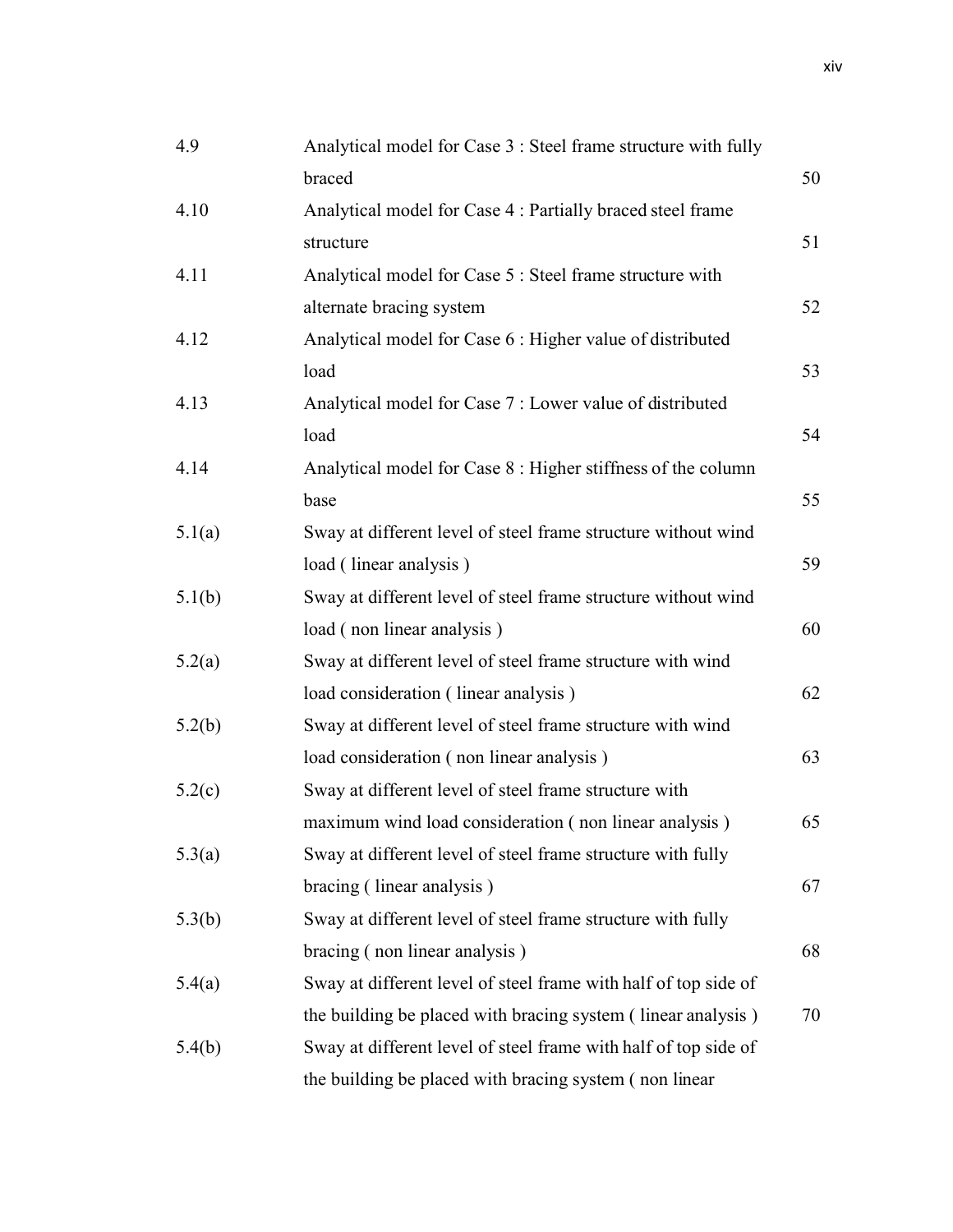|        | analysis)                                                      | 71 |
|--------|----------------------------------------------------------------|----|
| 5.5(a) | Sway at different level of steel frame with alternate bracing  |    |
|        | (linear analysis)                                              | 73 |
| 5.5(b) | Sway at different level of steel frame with alternate bracing  |    |
|        | (non linear analysis)                                          | 74 |
| 5.6(a) | Sway at different level of steel frame structure with          |    |
|        | increasing of applied distributed load acted at upper of the   |    |
|        | building (linear analysis)                                     | 76 |
| 5.6(b) | Sway at different level of steel frame structure with          |    |
|        | increasing of applied distributed load acted at upper of the   |    |
|        | building (non linear analysis)                                 | 77 |
| 5.7(a) | Sway at different level of steel frame structure with          |    |
|        | decreasing of applied distributed load acted at upper of the   |    |
|        | building (linear analysis)                                     | 79 |
| 5.7(b) | Sway at different level of steel frame structure with          |    |
|        | decreasing of applied distributed load acted at upper of the   |    |
|        | building (non linear analysis)                                 | 80 |
| 5.8(a) | Sway at different level of steel frame structure by increasing |    |
|        | the stiffness of the column at lower portion (linear analysis) | 82 |
| 5.8(b) | Sway at different level of steel frame structure by increasing |    |
|        | the stiffness of the column at lower portion (non linear       |    |
|        | analysis)                                                      | 83 |
| 5.9    | Comparison between the Results from Linear and Geometric       |    |
|        | Non Linear Analysis                                            | 87 |
| 5.10   | Comparison of Sway Prediction (Geometric Non Linear            |    |
|        | Analysis) due to Different Type of Bracing System              | 88 |
| 5.11   | Comparison of Sway due to Different Distributed Load from      |    |
|        | Geometric Non Linear Analysis                                  | 90 |
| 5.12   | Comparison of Sway for Standard Column Size and Higher         |    |
|        | Column Size (Non Linear Analysis Prediction)                   | 91 |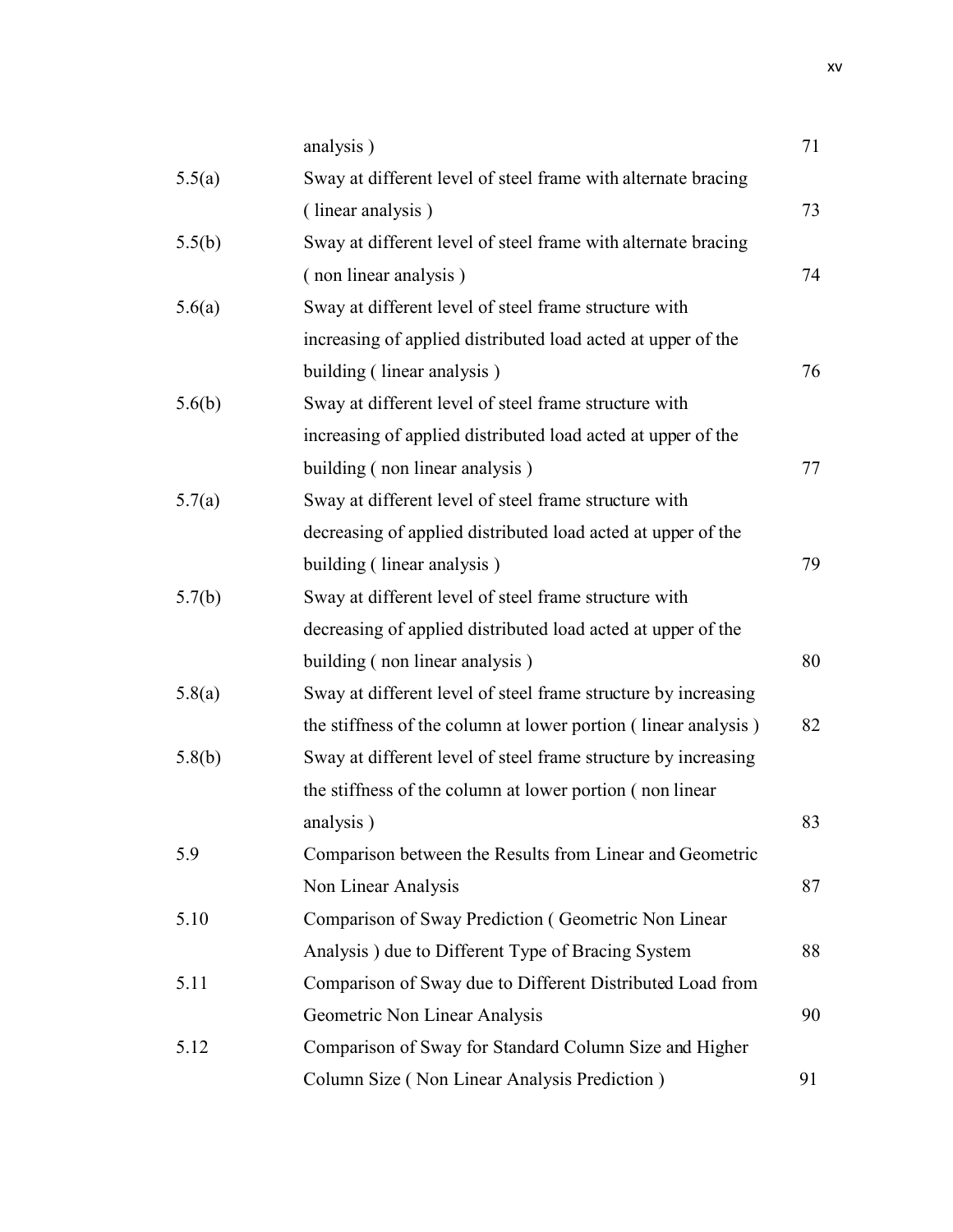# **NOTATIONS**

| $\overline{P}$   | - Axial load                                              |
|------------------|-----------------------------------------------------------|
| $P$ – delta      | - Non linear effect                                       |
| $\boldsymbol{A}$ | - Area                                                    |
| $\overline{I}$   | - Moment of inertia                                       |
| $\varPhi$        | - Angle                                                   |
| 2D               | - Two dimensional                                         |
| BS               | - British Standard                                        |
| $\boldsymbol{V}$ | - Wind speed                                              |
| $V_{s}$          | - Design wind speed                                       |
| $S_I$            | - Topography factor                                       |
| $S_2$            | - Ground roughness, building size and height above ground |
| $S_3$            | - Exposure to wind                                        |
| q                | - Dynamic pressure of wind                                |
| $\boldsymbol{k}$ | - Wind coefficient                                        |
| $W_k$            | - Wind load                                               |
| $C_f$            | - Force coefficient                                       |
| $k_e$            | - Linear elastic stiffness matrix                         |
| $k_{\rm g}$      | - Geometric stiffness matrix                              |
| $\varGamma$      | - Diagonal matrix                                         |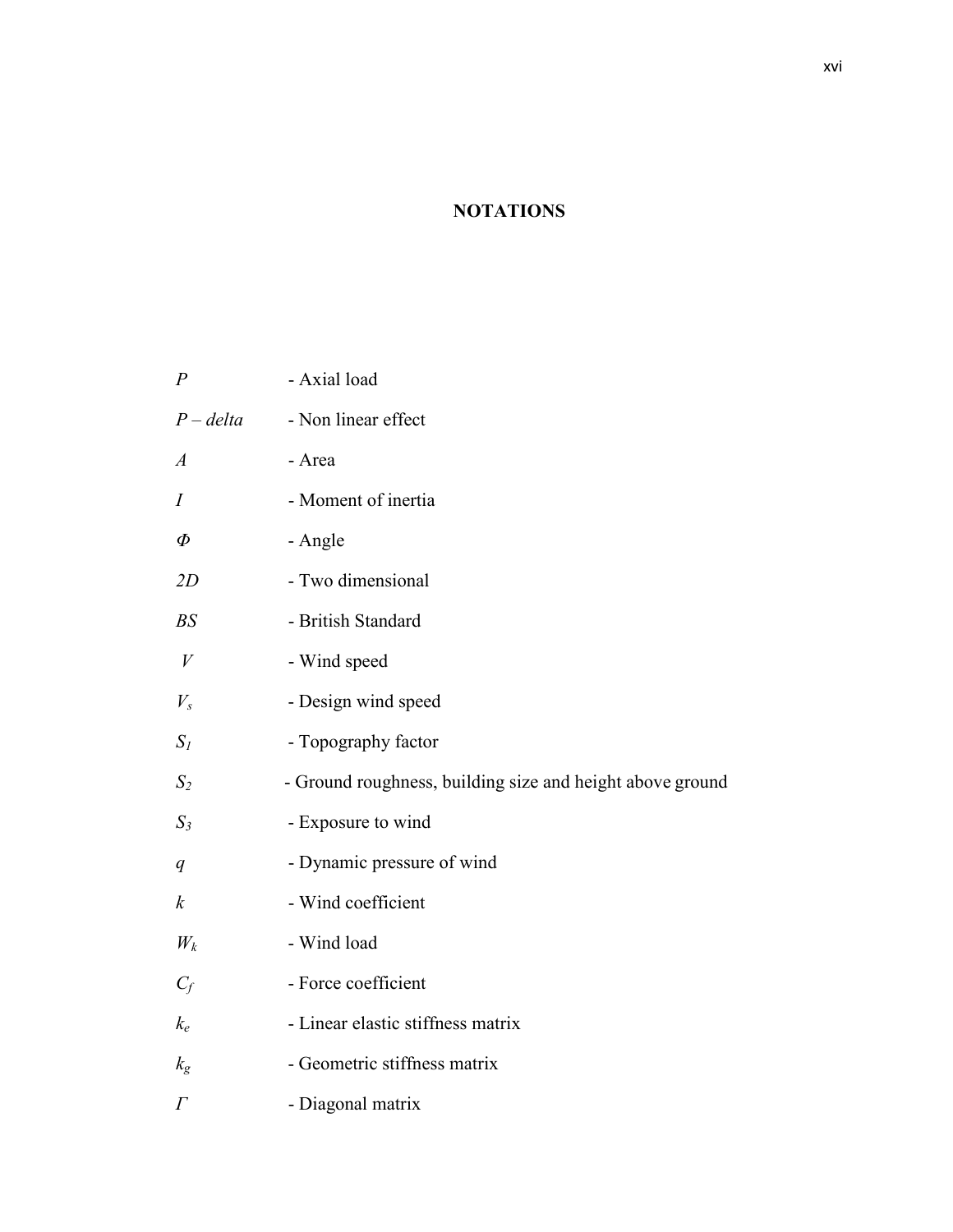| $K_e$                      | - Global linear elastic stiffness matrix |
|----------------------------|------------------------------------------|
| T                          | - Transform                              |
| $\boldsymbol{\mathcal{u}}$ | - Member displacement for local          |
| $\mathcal V$               | - Member displacement for global         |
| $\varrho$                  | - Member force                           |
| E                          | - Modulus of elasticity                  |
| W                          | - Distributed load                       |
| L                          | - Length                                 |
| UI                         | - Displacement value in X direction      |
| U <sub>2</sub>             | - Displacement value in Y direction      |
| $U_3$                      | - Displacement value in Z direction      |
| R1                         | - Rotation value in X direction          |
| R <sub>2</sub>             | - Rotation value in Y direction          |
| R3                         | - Rotation value in Z direction          |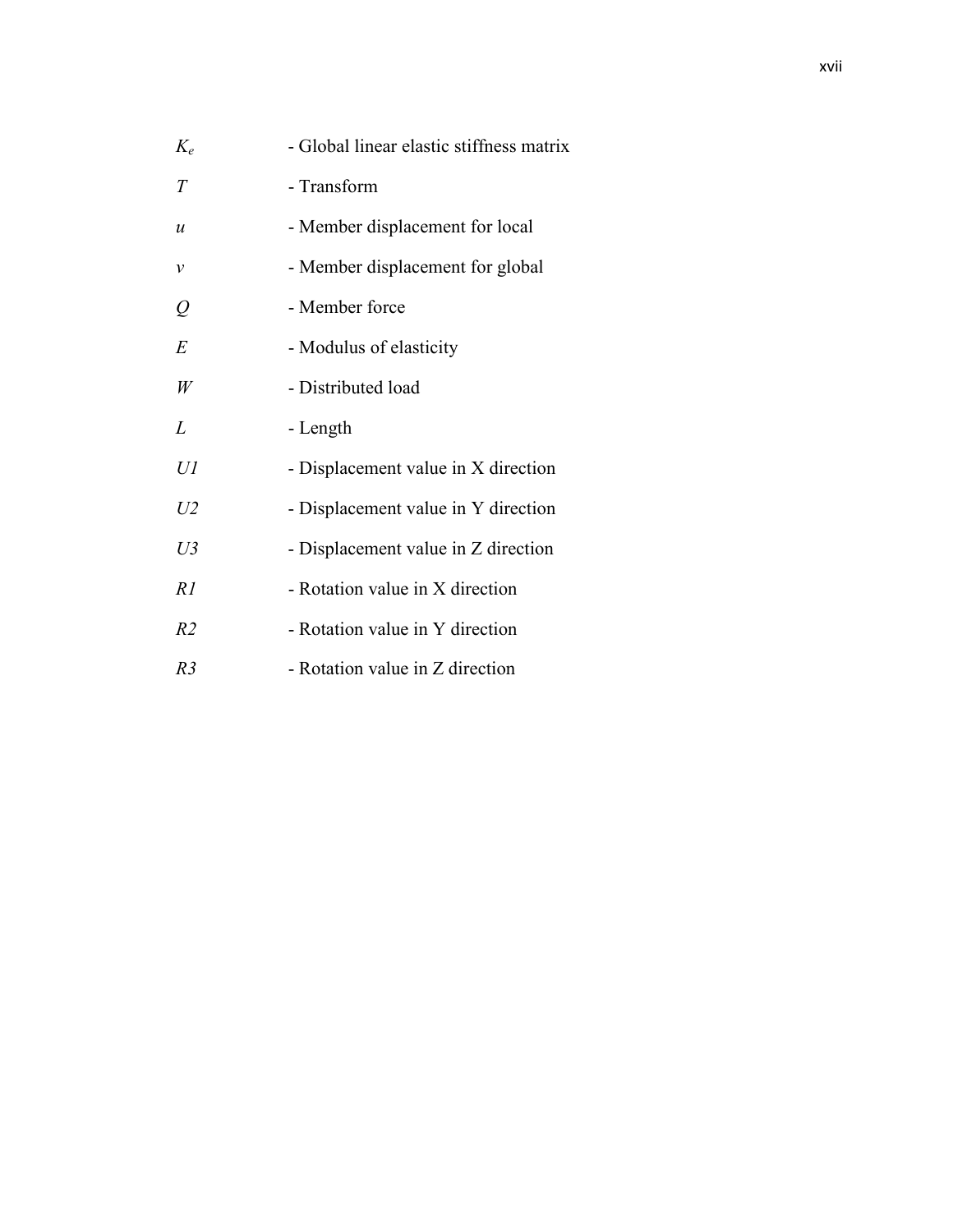### **CHAPTER 1**

#### **INTRODUCTION**

There are several types of structure in this modern world. Most of the structures behaves like linear elastic under a service loads. Slender structures such as suspension systems, arches and tall buildings can be considered as non linear elastic. In general, buildings having 30 to 50 stories can be classified as tall buildings. While, for buildings with 50 stories or more can be considered as super tall buildings.

Tall building is the most structure that requires stability because it consist a lot of frame structure with different width and height. Building will be unstable if inadequate of lateral support and may resulted to collapse. Buildings and structures are considered stable with lateral supports by using either bracing system or shear system or both such as wall to ensure the stability of the building. Moreover, the important thing to consider are the software to be used to analysis the tall building structure and a wind speed at construction area to avoid any problem in future.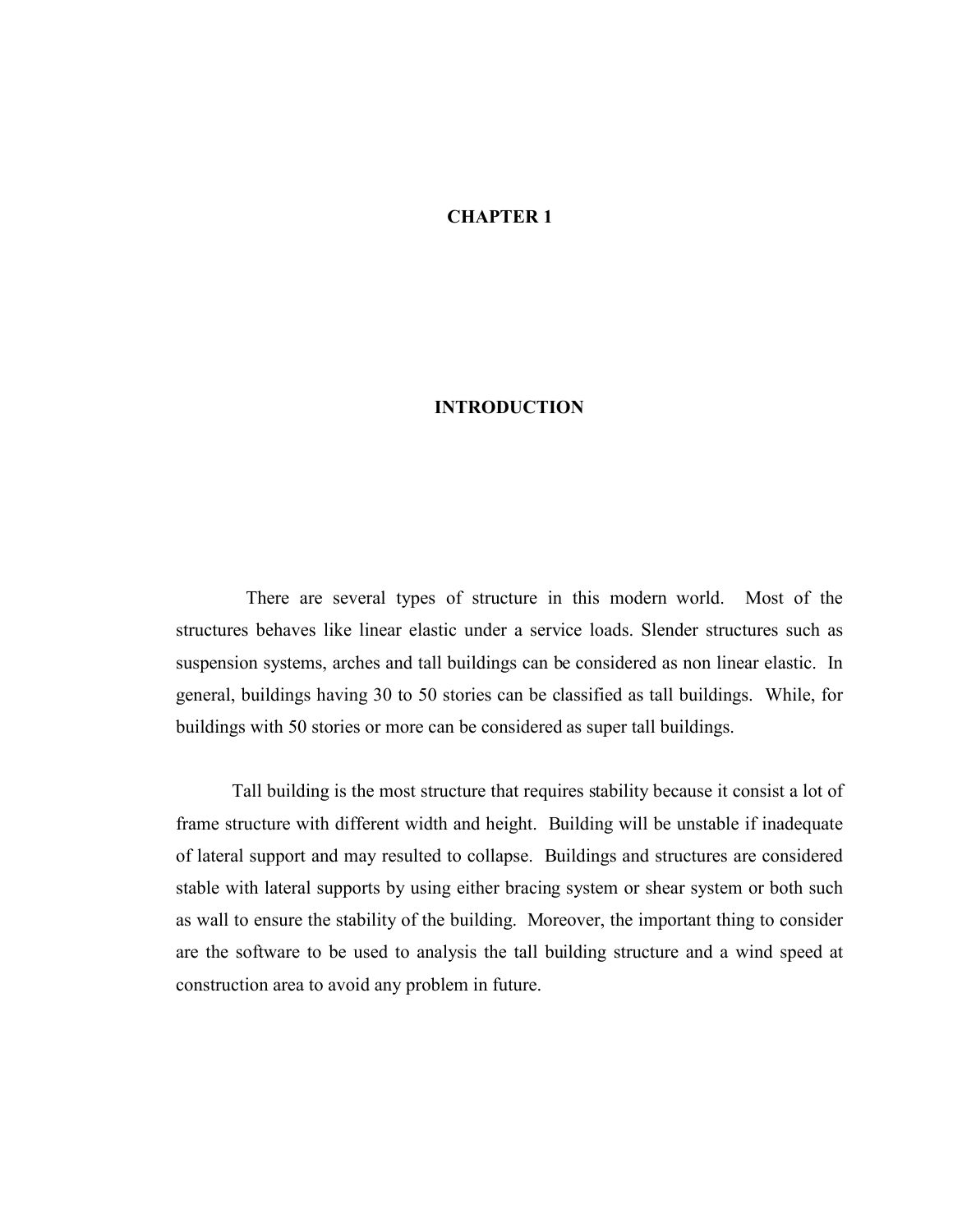### **1.1 Statement of Problems**

There are several problems that require scientific explanation in this study:

- 1. A linear analysis is more prefer as compare to non linear analysis in structural design. This is because it can be simplify by design, time and cost saving, and at the same time it does not require the use of computer software for non linear case. Furthermore, a non linear analysis is more complicated than linear analysis in structural problem solving. Therefore it is important to understand the difference between both non linear and linear analysis and able to justify the application of these approach. At the same time the verification of the software is necessary to identify the reliability of the tool.
- 2. The wind speed in Malaysia is less than 35 km/h at 10 m height refer to Malaysia Standard. Eventhough the wind speed is small, it can still give adverse effect to the tall building. Therefore, the identification of suitable wind speed is important to ensure the stability of the steel frame.
- 3. Client or project initiator always focuses on capital cost and not the quality of the building construction. Intergration of additional structure such as bracing may increase the operation cost but at the same time it will improve the sway and crack and therefore increase the life time of the building. Hence, it is important to identify the requirement and the positioning of the braces in steel frame structure.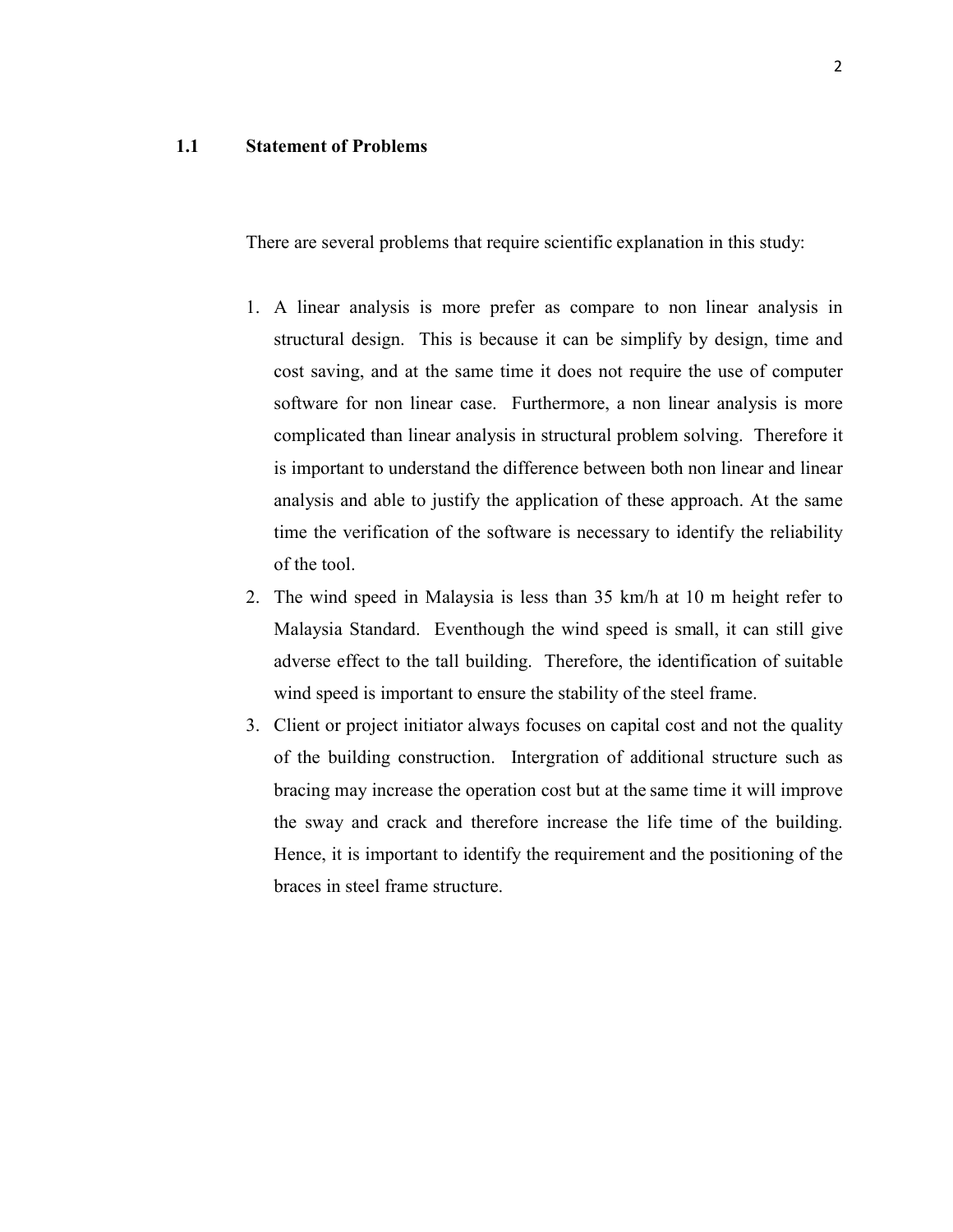## **1.2 Objectives of Study**

The objectives of this study are:

- 1. To analyze the steel frame structure subjected to wind and without wind load by using linear and geometric non linear analysis and to observe the effect.
- 2. To compare the difference of lateral displacement or sway values between linear and geometric non linear analysis prediction.
- 3. To observe if there is an alternative approach to decrease sway for steel frame that being idealized as tall building.
- 4. To verify whether SAP2000 software is reliable tool for the evaluation of tall building structure.

#### **1.3 Scope of the Study**

The scope of works in this research includes:

- 1. A six storey building which made up of steel material and was analyzed by using SAP2000 software for linear and geometric non linear analysis.
- 2. The atmospheric wind speeds which will be use to study the wind behavior. The evaluation will be based on data from Malaysia Standard and wind calculation by using CP3, Chapter V ( Part 2 ).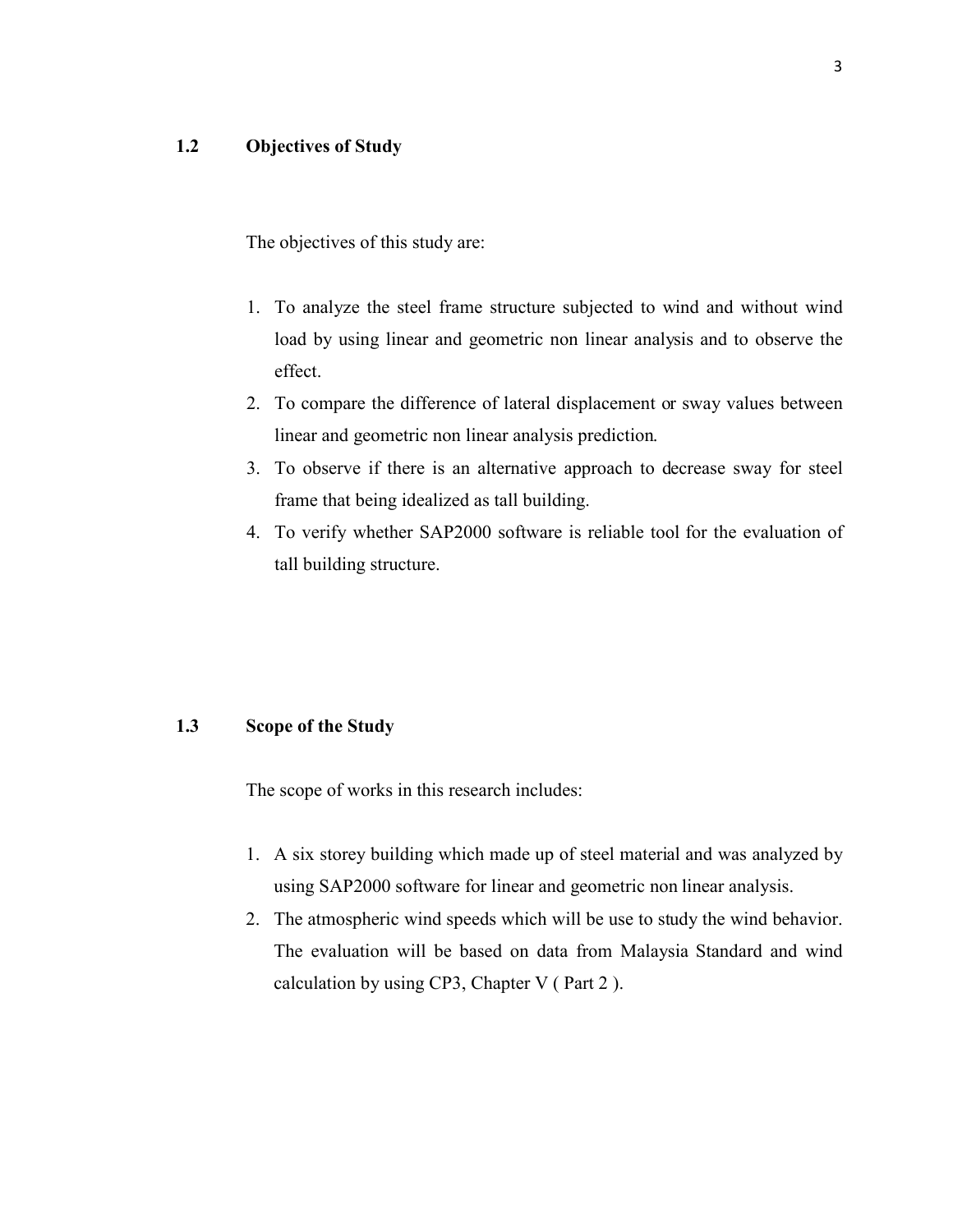## **1.4 Significance of the Study**

This study can be used as a reference to other researchers and designers to explore the stability in frame structure and design application. It can also provide a good design, more stable and longer last tall building which able to provide better service to consumers.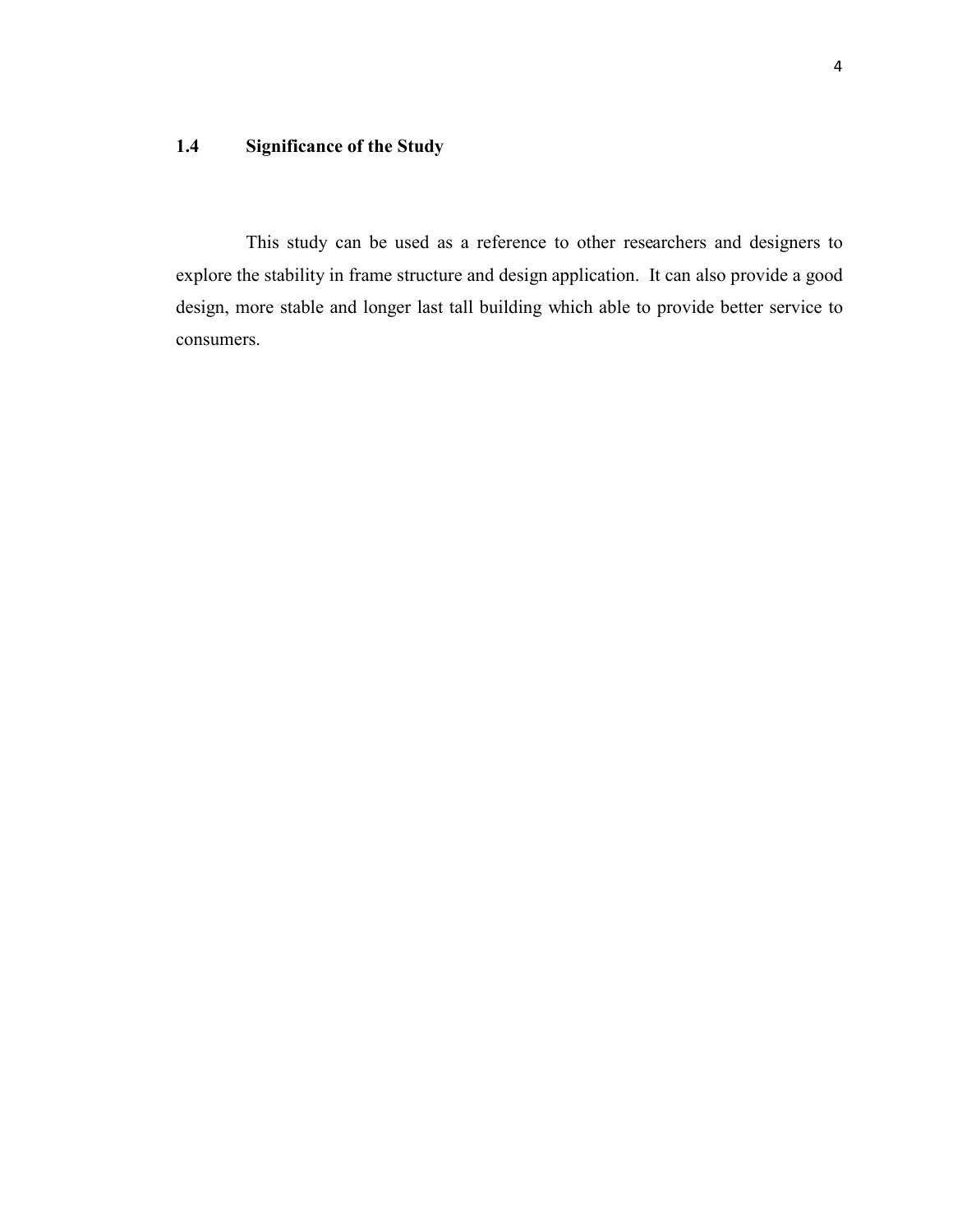### **REFERENCES**

- [1] Daniel L. Schodek ( 2004 ). *Structures*, Fifth Edition, Pearson Prentice Hall, page 15 -21.
- [2] Mc Guire, W., Gallagher, R.H. and Ziemian, R.D. (2000). *Matrix Structural Analysis Second Edition*, John Wiley & Sons Publication, page 217-218.
- [3] Robert D. Cook, David S. Malkus, Michael E. Plesha and Robert J. Witt (2002). *Concepts and Applications of Finite Element Analysis*, John Wiley & Sons Publication.
- [4] E.S. Kameshki, M.P. Saka (2003). *Genetic Algorithm based Optimum Design of Nonlinear Planar Steel Frames with Various Semi – Rigid Connections*, Journal of Construction Steel Research, Volume 59.
- [5] El Zanaty, M. H and Murray, D.W (1983). *Nonlinear Finite Element Analysis of Steel Frames*, Journal of Structural Engineering, Volume 109, No. 1 - 4.
- [6] Hingginbotham , A.B. and Hanson (1976). *Axial Behaviour of Steel Members*, Journal of the Structural Engineering Division, ASCE, Volume 106.
- [7] Emil Simiu and Robert H. Scanlan (1996). *Wind Effects on Structures*, 1996, John Wiley & Sons Publication.
- [8] Seshasayee Ankireddi and Henry T. Y. Yang (1996). *Simple ATMD Control Methodology for Tall Buildings Subject to Wind Load*, Journal of Structural Engineering, Volume 122, No. 1 - 3.
- [9] British Standard (1972), CP3 Chapter V ( Part 2 ). *Wind Loads*, London.
- [10] Yi Kwei Wen (1983). *Wind Direction and Structural Reliability*, Journal of Structural Engineering, Volume 109, No. 1 - 4.